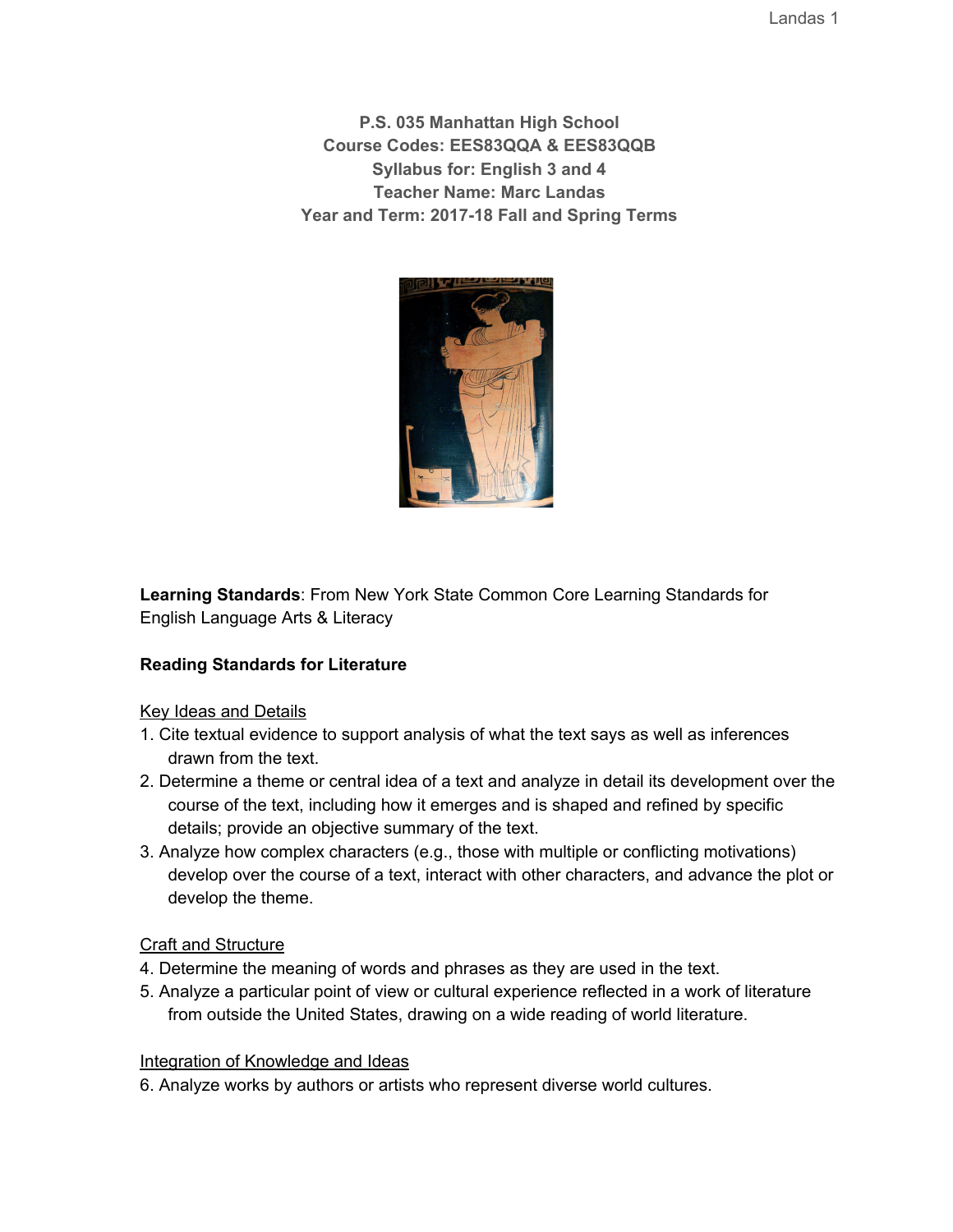# Range of Reading and Level of Text Complexity

7. By the end of grade 10, read and comprehend literature, including stories, dramas, and poems, at the high end of the grades 9–10 text complexity band independently and proficiently.

#### Responding to Literature

8. Interpret, analyze, and evaluate narratives, poetry, and drama, aesthetically and ethically by

making connections to: other texts, ideas, cultural perspectives, eras, personal events and situations.

- a. Self-select text to respond and develop innovative perspectives.
- b. Establish and use criteria to classify, select, and evaluate texts to make informed judgments about the quality of the pieces.

# **Reading Standards for Informational Text**

#### Integration of Knowledge and Ideas

- 1. Integrate information presented in different media or formats (e.g., visually, quantitatively) as well as in words to develop a coherent understanding of a topic or issue.
- 2. Compare and contrast one author's presentation of events with that of another

# Integration of Knowledge and Ideas

a. Use their experience and their knowledge of language and logic, as well as culture, to think analytically, address problems creatively, and advocate persuasively.

#### Range of Reading and Level of Text Complexity

1. By the end of grade 10, read and comprehend literary nonfiction at the high end of the grades 9–10 text complexity band independently and proficiently.

# **College and Career Readiness Anchor Standards for Writing**

#### Responding to Literature

1. Develop personal, cultural, textual, and thematic connections within and across genres as they respond to texts through written, digital, and oral presentations, employing a variety of media and genres.

# **Writing Standards**

# Production and Distribution of Writing

1. With some guidance and support from peers and adults, develop and strengthen writing as needed by planning, revising, editing, rewriting, or trying a new approach.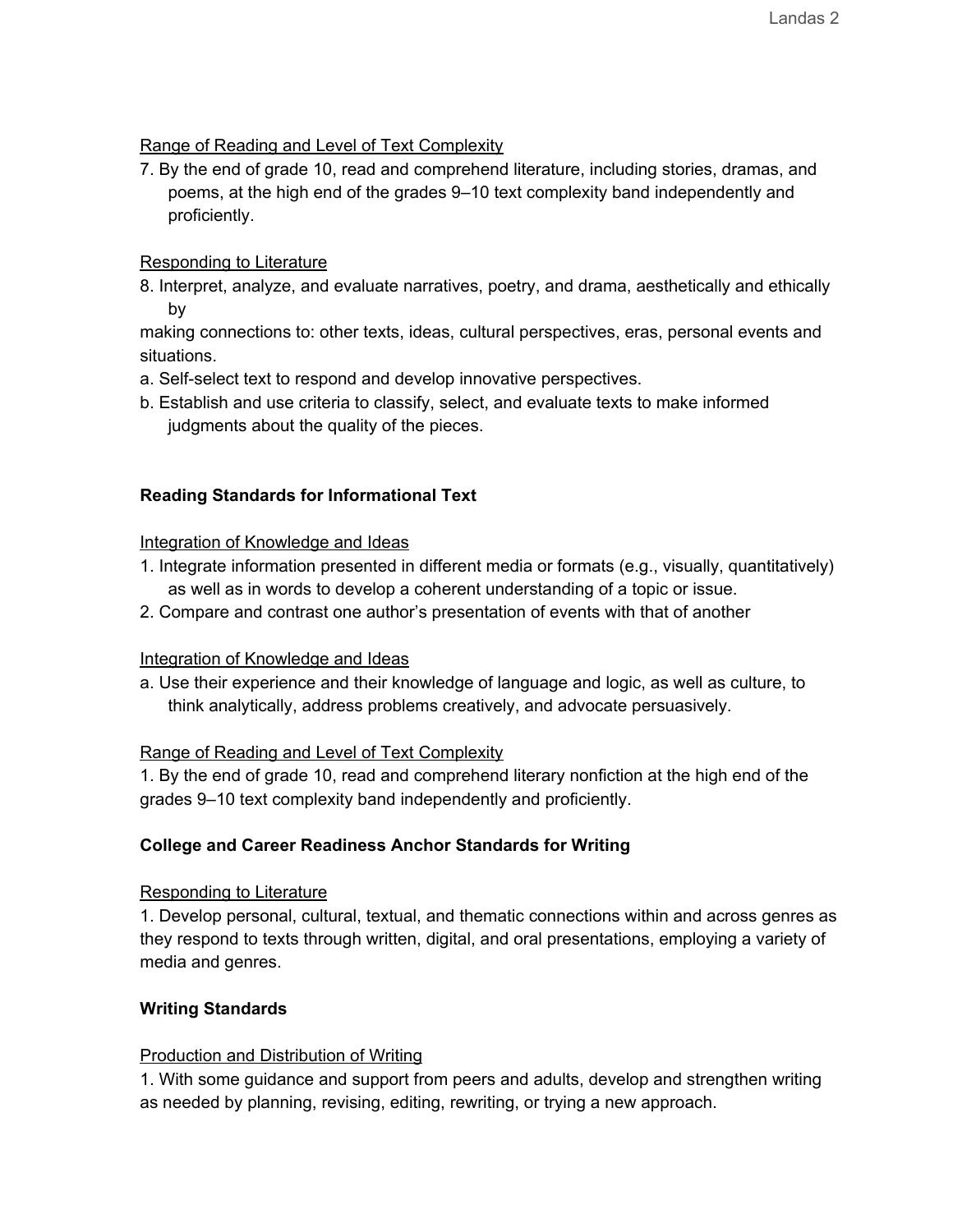2. Produce text (print or nonprint) that explores a variety of cultures and perspectives. 3. Use technology, including the Internet, to produce, publish, and update individual or shared writing products, taking advantage of technology's capacity to link to other information and to display information flexibly and dynamically.

#### Range of Writing

1. Create poetry, stories, plays, and other literary forms (e.g. videos, art work).

#### **Speaking and Listening Standards**

#### Comprehension and Collaboration

Seek to understand other perspectives and cultures and communicate effectively with audiences or individuals from varied backgrounds

#### **Course Description**:

The English ¾ curriculum is comprised of thematic units in which students explore the theme of "The Individual and Society" through representative texts that compare and contrast global cultures from ancient times through the present. Much of the focus will be on classics.

# **Calendar or Unit Map**:

English 3

- 1. Comparative Mythology Greco-Roman texts may include: Edith Hamilton's *Mythology*; graphic novel version of Homer's *Odyssey;* global selections from world cultures supplemented by Crash Course video channel on youtube.com
- 2. Medieval Literature selections from authors such as Boccacio; Chaucer; Dante
- 3. Shakespeare's Macbeth may be supplemented by film version; TV show "House of Cards"

# English 4

- 4. Colonial Africa or Imperial China Chinua Achebe *Things Fall Apart* or Pearl S. Buck *The Good Earth*
- 5. World War II may include Art Spiegelman *Maus: A Survivor's Tale Parts I and II*; *The Boy in the Striped Pajamas;* Anne Frank *Diary of a Young Girl*
- 6. Contemporary Literature may include any of the following novels : J. D. Salinger *Catcher in the Rye;* Toni Morrison *The Bluest Eye or God Help the Child;* Jacqueline Woodson *Brown Girl Dreaming* OR graphic novels such as Khaled Hosseini's *The Kite Runner*; Joe Sacco's *Safe Area Gorazde;* Marjane Satrapi *Persepolis*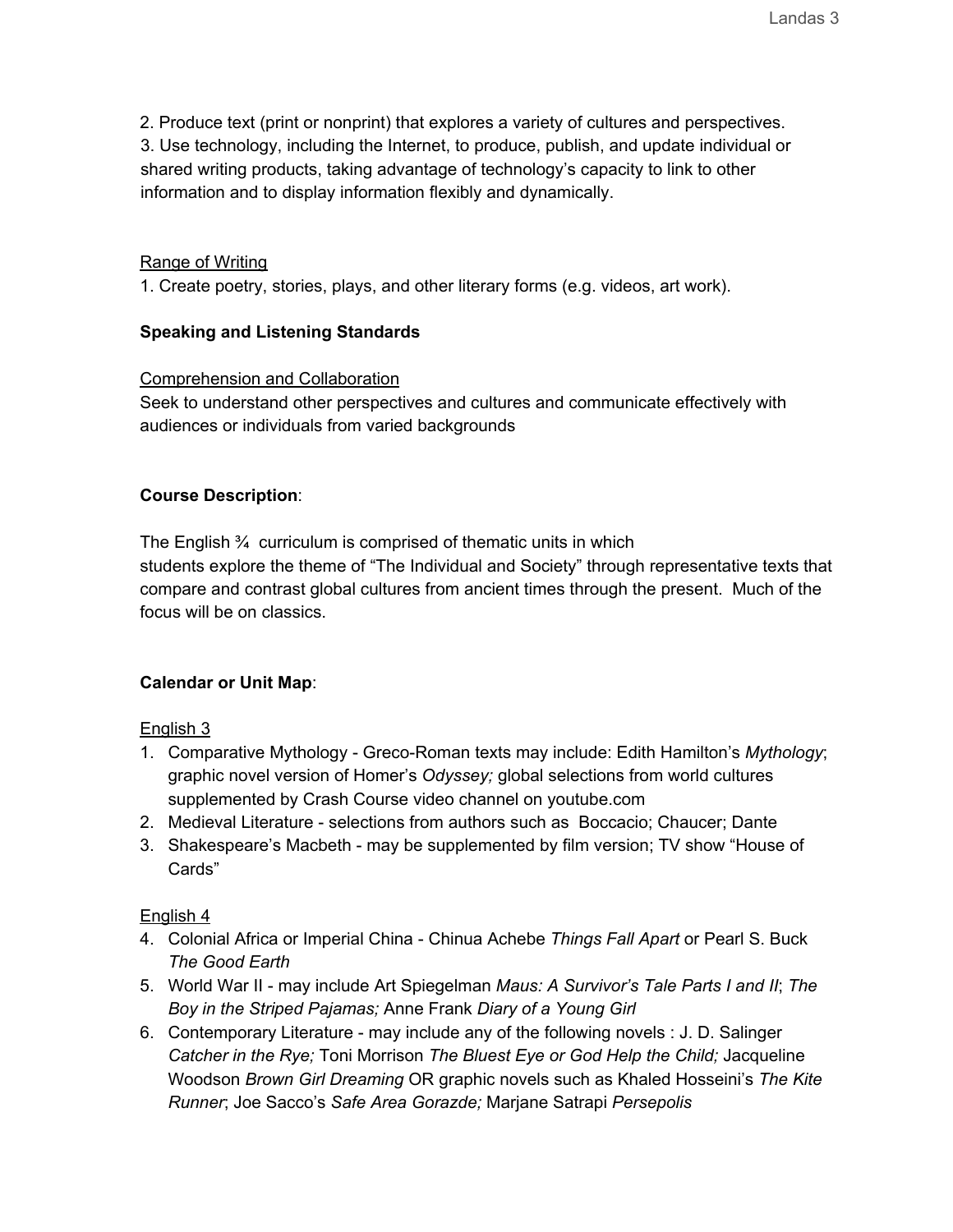# **Course Materials**:

- pens (blue or black ink)
- sharpened pencils with good erasers
- a loose leaf binder with loose leaf paper
- a folder with two pockets for your work
- a flash drive for a computer
- a G-mail account
- Other suggestions include: colored pencils and pens; highlighters; Post-it notes; index cards; a dictionary to use at home; a public library card

# **Grading policy**:

- 1. Attendance (10%)
	- You must sign in using the attendance book as soon as you enter the class each day. Mr. Bailey or Miss Rosario is in charge of the attendance book.
	- You are late if you are here after the scheduled time. I will mark you tardy in Skedula.
	- If you are late, but have a pass, please leave it with Mr. Bailey or Miss Rosario. I will keep them.
	- *If you are late, please enter the room quietly and respectfully*.
	- If you are absent, you must have an excuse note to prove it.
	- Excessive absences and/or latenesses will affect your grade.
	- Focus on the lesson and work on the assigned tasks (listening, taking notes, reading, writing, and other tasks). The more you concentrate the better it will be for everyone in the room.
	- I reserve the right to change your seat at any time.

2. Participation (10%)

- Be a courteous listener. You are to listen to me, to other adults in the room, and your peers. Please do not interrupt someone else who is speaking.
- To be recognized in a class discussion, please RAISE YOUR HAND. Talking out of turn is rude and disruptive to everyone. Speak in a clear voice with a tone that is loud enough for everyone to hear but without shouting.
- Even if you do not agree with someone's point of view, make sure you respond to the issue being discussed; it is inappropriate to insult or verbally attack the person.
- If you are asked to work in groups, please be sure that you participate in the group activity, either by sharing ideas or according to the group role you have been assigned such as reader, note taker, checker, or presenter.
- Be prepared for class with notebooks, books, handouts, supplies, and assignments.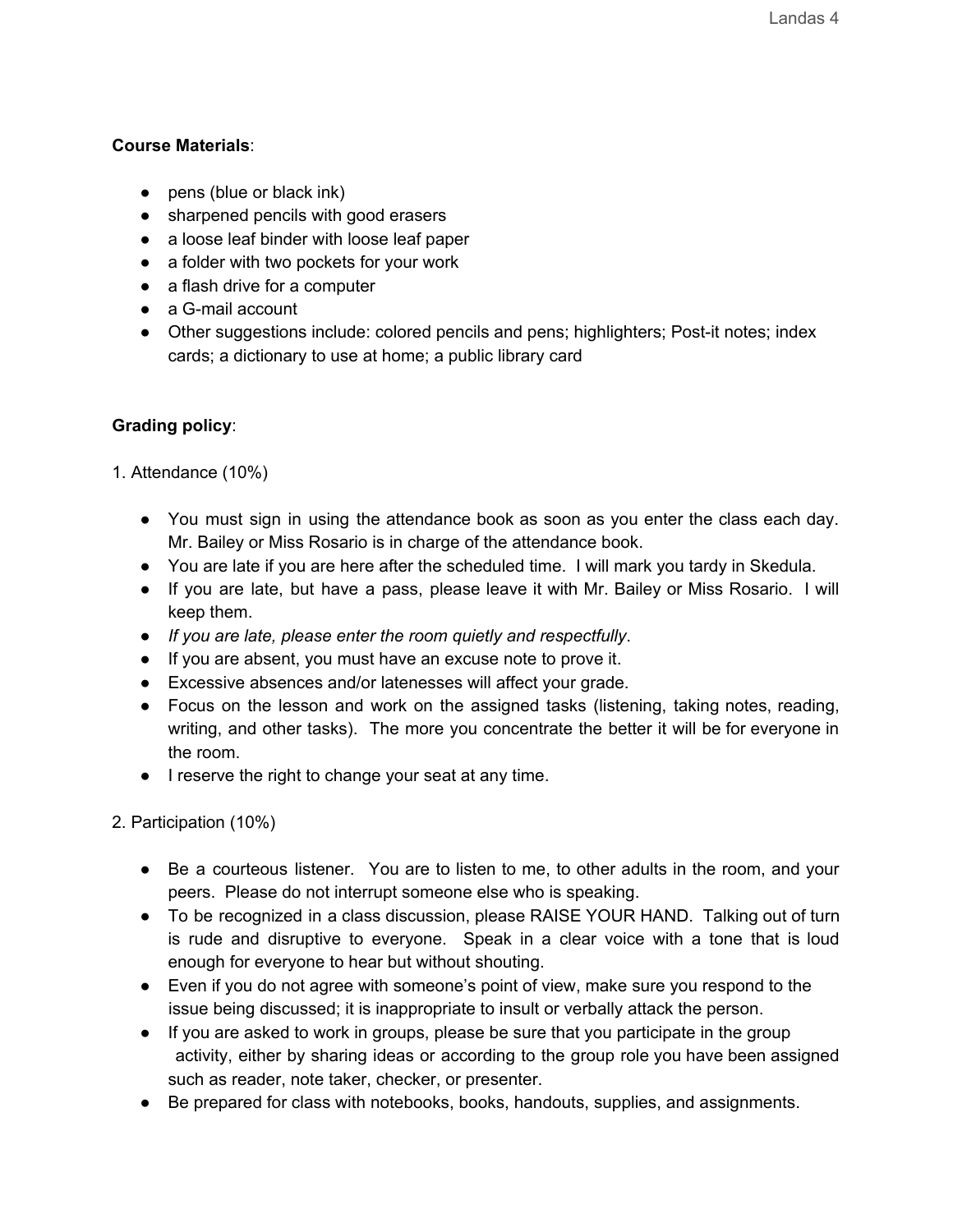3. Assignments (75%)

- 20% of your grade is Homework (whether it is checked, collected, or graded).
- 15% of your grade is Do Nows and Quizzes.
- 20% of your grade is Essays and Exams.
- 20% of your grade is Presentations and Projects.

All work will be assigned a due date. An assignment is late if you do not have it when it is *collected or checked. It is better to submit some work, even if it is incomplete than not submitting anything at all. If you do something, you may receive partial credit. If you submit nothing, you will receive a zero and you may not make up the work. The only exceptions are when you have written documentation for absence. Then It is your responsibility to see Mr. Bailey or Miss Rosario for any work you have missed.*

#### **Other expectations**:

- 1. Books
	- You are required to bring your book to class so that we may read and refer to the text in class. That is also true for any handouts that have been distributed. These should be in your folder or looseleaf.
	- Each time a textbook is assigned, you will sign out the book with your name and the book number. The book must be returned at the time it is collected. If you lose the book you will be required pay a fee for a lost book. You may also bring a free reading book to class, so that even when you finish another task early, you always have something to read.
- 2. Common courtesy
	- If something is not yours, DON'T touch it.
	- Respect people's privacy and space. Keep your space tidy and organized.
- 3. Your personal best and future success
	- High school is a great place to prepare for situations where you may be interviewed for a job, or a college or university. You wouldn't wear a hat, a bandana, or baggy pants hanging down below your waist, on these occasions. You also wouldn't fix your hair or make-up, use your cell phone, chew gum, eat, or drink at those times. Practice now to succeed in the future.
	- Think before you speak. Use appropriate language; avoid cursing or using language that may be offensive. This shows maturity and respect for yourself and others.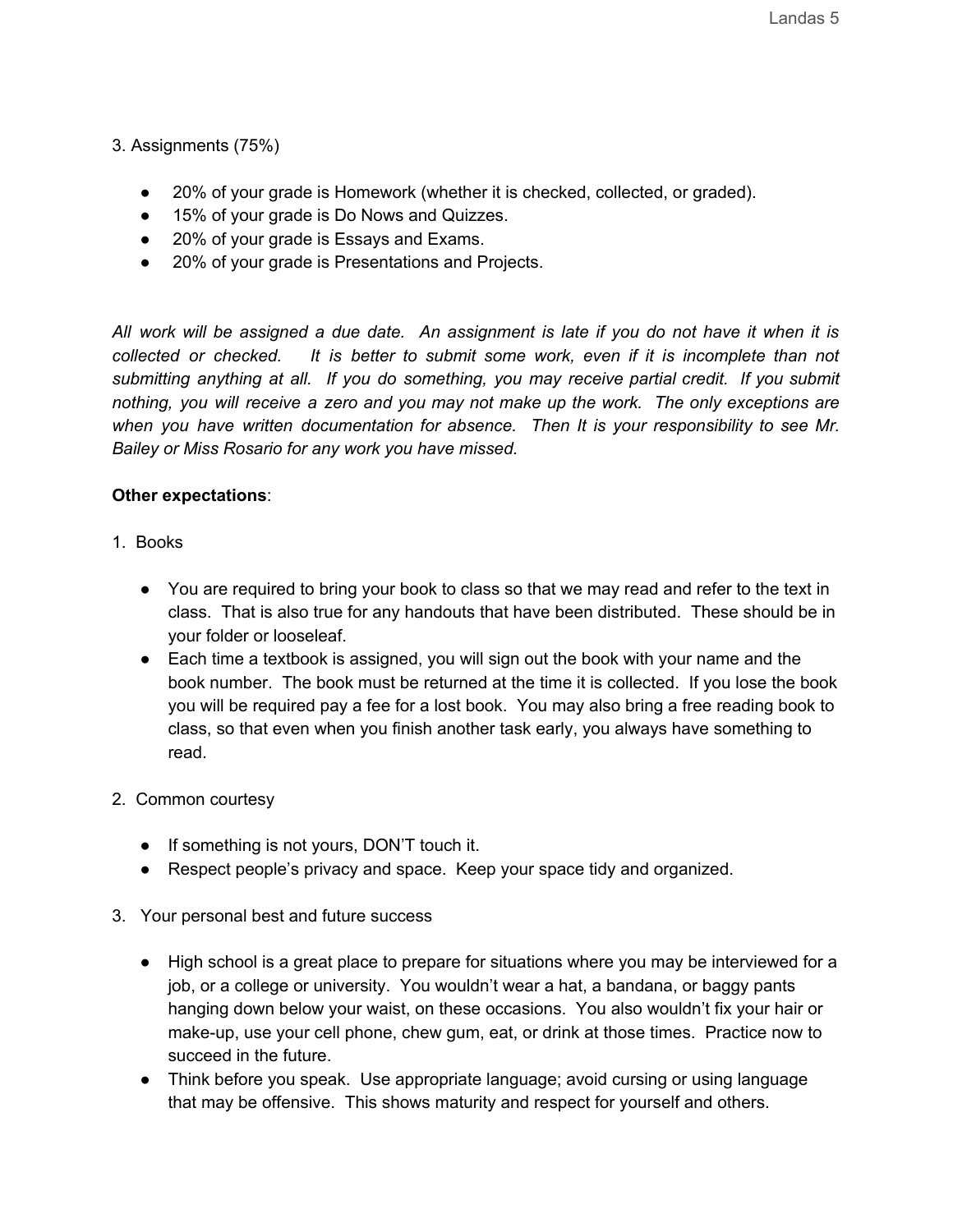- Ask questions and ask for help when necessary. Mr. Bailey, Miss Rosario, and I are happy to help you in class. An excellent time to see me for extra help is during my office hour: Friday 8:00-8:55 during SGI in Room 218. If that does not work, please see me so we can schedule another time that is mutually convenient.
- You can always e-mail me: mlandasp35m@gmail.com
- 4. Academic Integrity
	- All work that you submit must be your own work. It is dishonest to do any of the following:
		- $\circ$  Copy and/or submit anyone else's assignment, even if you have changed it.
		- Copy from a source without giving proper credit and in the proper format. That is called plagiarism. (You will learn about citations and bibliographies throughout high school and college. These are the proper ways to give credit for sources).
		- Cheating on any type of assignment (see #3 above) whether you cheated or helped someone else to cheat.

If you do any of these things, you will receive a zero and be referred for discipline.

Please see the contract on the next page.